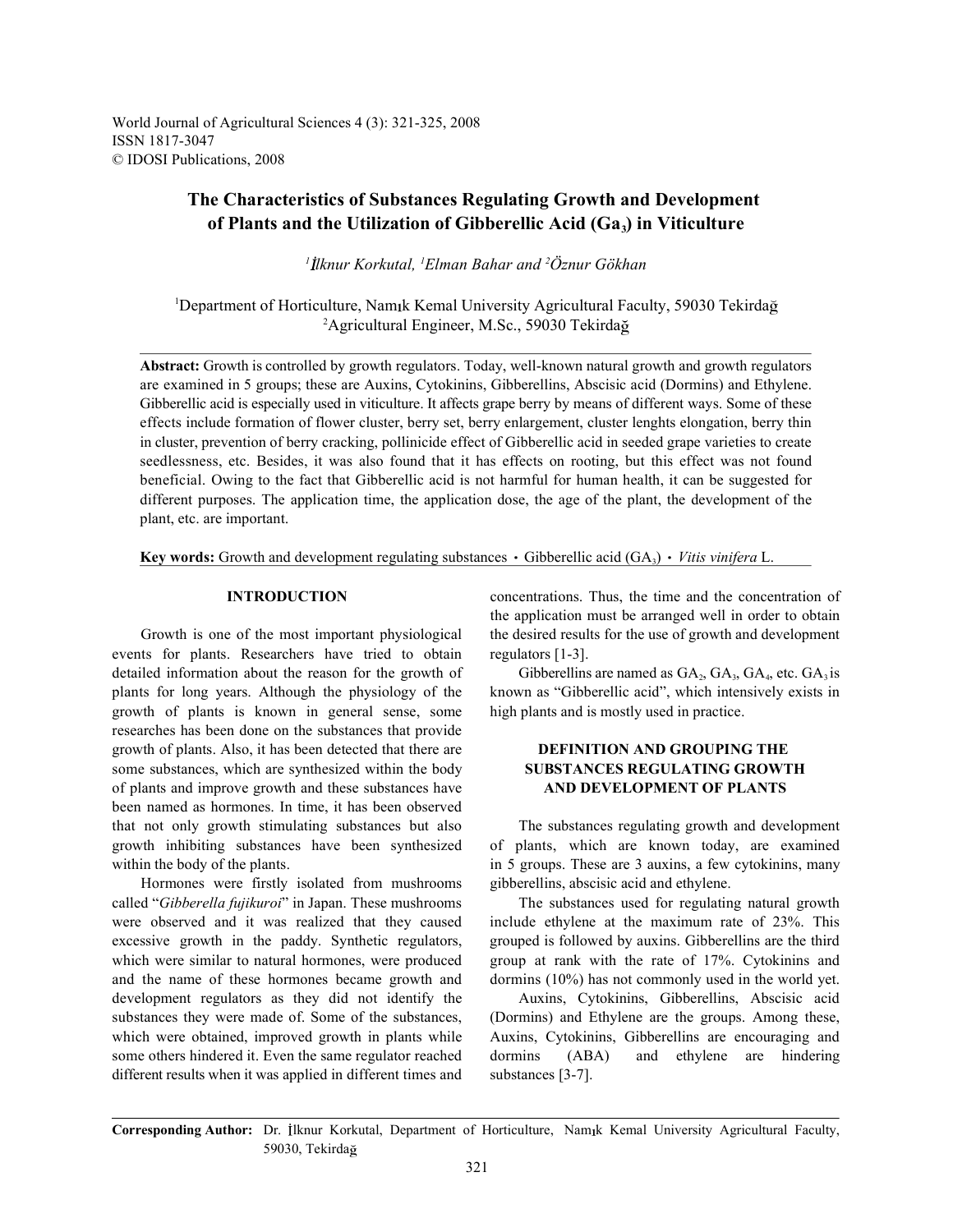the peaks of plants (root, bud, leaf and etc.), which stomata and, thus, it hinders transpiration [2, 5, 11]. indicates growth. Generally, auxins are formed in Researchers, who used ABA before blooming, just meristematic tissues. Auxins accelerate the elongation when full bloom, during fruit set and after fruit set, applied and increase the growth and division of cells. The fact these to the types of grapes named "Sultani Çekirdeksiz, that growth is dominant at the peaks of the plant due to Carignane and Muscat of Alexandria" (0.1, 1, 10, 100, the high concentrations of auxins in plants, the apical 1000 ppm) and expressed that this substance is effective dormancy is formed. Thus, the germination of the side on the fall of the fruit in all three types and especially 100 buds is under pressure. and 1000 ppm are more effective than other doses [12].

Winkler *et al*. [8] applied 4-CPA immediately after the grapes developed 15 ppm-grains and they detected that **Ethylene:** Ethylene  $(C_2H_4)$ , is a simple compound and this substance increased the weight of the bunch and known to be a highly efficient substance in gas form, grains of the grapes and also it increased the link between which is generated by the plant itself, ethylene could the grain and the stalk of the grain [8]. control growth and development and it is produced in all

**Cytokinins:** The substances, which are effective in the The principal effects of ethylene on plants are regulation of the growth of plants by increasing the increasing the maturity of the fruit, accelerating the fall of division of cells, are called cytokinins. The most common leaf and fruit, regulating bloom, limiting elongation of types of cytokinins are Zeatin, 2ip, BA (Benzil Adenine) plants, encouraging rooting on canes and preventing and PBA (Tetrahydro piranil benziladenine). axillary bud formation of the plant [2, 3, 5, 6].

of cells, regulate nucleic acids, they encourage the physiological cases inside the berry, when it is used dominance and branching on the peaks, stimulate the start correctly in viticulture just before maturation of the of bud burst, prevent flowers, fruit and trees from aging vineyard. It brings the maturation earlier [13], but,

stimulators when it was applied to the grapevines from defoliant [16, 17]. outside. BA accelerated bud burst by breaking the dormancy within the core. After the bud burst, the effect **Synthetic Substances for Growth:** Various synthetic of BA increased on canes [9]. substances, whose effects are similar to and sometimes

increasing the growth and division of the cells like auxins. synthetic substances for growth [18]. The plants, which are rich in gibberellin, have long Synthetic substances are used to get abundant and internodes. Gibberellins are less sensitive to light when high quality crops from the plants, enable the date of compared to auxins and they show less depressive effect blooming to come to an earlier or later period, regulate in high-dose applications. the fruit production and provide parthenocarpy. The

dormancy of the seeds. The completion of the dormancy (IBA), Naphthalene Acetic Acid (NAA) and 2.4 within the botanical organs is proportional to the amount Dichlorophenoxy Acetic Acid (2,4-D). of increase in gibberellin. Gibberellins are known to increase the parthenocarpic fruit production like auxins **Substances Encouraging Growth** and even they are sometimes more efficient  $[2, 3, 5, 10]$ . **Auxins:**  $\beta$ -Indole Butyric Acid (IBA), which is similar to

Abscisic acid (ABA) and similar substances have a great Phenyl Acetic Acid (PAA) and Phenoxy Acetic Acid role in preventing growth and such biophysiological (POAA) are within the group of auxins that are not cases. The most typical effects of these substances are botanical.

**The Natural Substances Regulating Growth and** that they prevent germination and bud burst by affecting **Development** the division of cells. It is seen in many research that ABA, **Auxins:** Auxins reach the highest concentration inside which is given from outside, induced the closing of the

tissues.

It was detected that cytokinins accelerate the division Ethrel (CEPA) is effective in the acceleration of and also falling down [1-3]. the effect might change according to the time of BA was proved to be very effective on inner application [14, 15]. Also, Ethrel is used in vineyard as a

**Gibberellins:** Gibberellins provide elongation of plants by obtained. These kinds of substances are generally called more powerful than the hormones for plant growth, were

Gibberellins encourage germination by breaking the most important of these are; Indole Butyric Acid

**Dormins (Abscisic Acid):** It is commonly recognized that (NAA) and 2.4 Dichlorophenoxy Acetic Acid (2,4-D). Indole Acetic Acid (IAA), Naphthalene Acetic Acid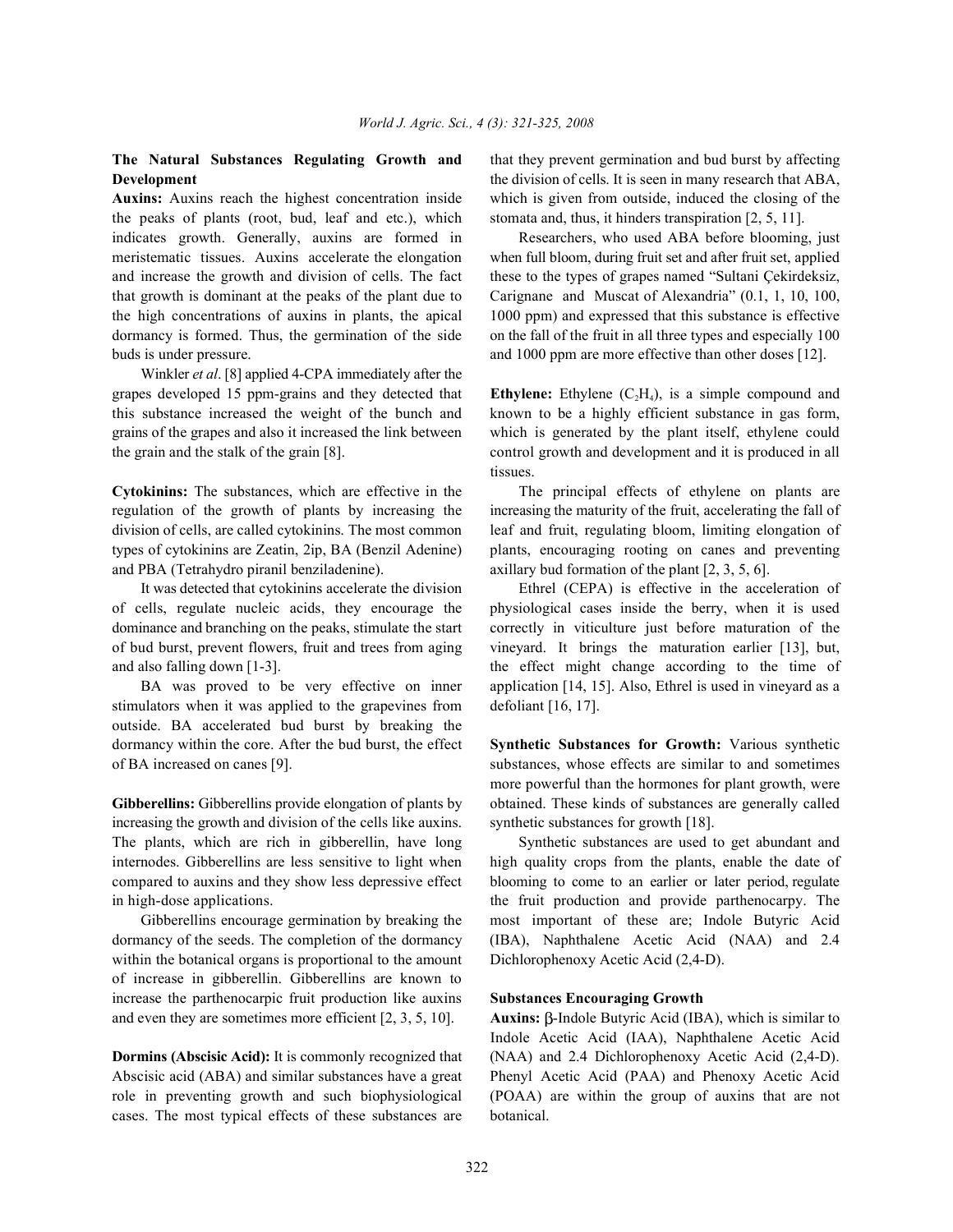growth and shortening the elongation of the calls. The and female flowers. effects of these are seen through preventing the biosynthesis and transmission of Gibberellin. **The Effect of Gibberellic Acid on the Extension of Bunch**

methyl Ammonium Chloride, I- piperidin carboccilate applications before inflorescence. The best effect can be (Amo 1618), Daminozid (Succinamic Acid), N- obtained from the applications done 3 or 4 weeks before dimethylaminesuccinamic Acid (B995 or B9), B-Hydroxyl the beginning of inflorescence. The formation of small ethylhydrazide (BOH) and 2-4 Dichlorobenziltributile grains grows with the applications done before the phosphoniumchloride and Chlorcholinchloride (CCC) is inflorescence, but this happens rarely with the the one that is the most intensively used [10]. applications done with lesser than 10 ppm dose [21, 23].

**Synthetic Substances Preventing Growth:** Their basic **The Effect of Gibberellic Acid on Dilution of Bunch of** effects are different from the retardants and on the apical **Grapes:** At the end of the applications in the meristem. Maleic Hydrazide (MH-30), Atrynal (Na- inflorescence period, the dilution emerges. The

## THE USE OF GIBBERELLIC ACID IN VITICULTURE period [23].

to increase the productivity of seedless fruit, develop the **Berries:** The grape berries being small in seedless grapes largeness of fruit and balance the structure of bunches, is directly related with the absence of seed in the berry. In need to be done quite consciously. Only then it might the researches, the seed is shown as the centre of the contribute to the aim of viticulture. The combination Gibberellic acid synthesis [24, 25]. In this way, application open-air temperature is directly related to the expected Gibberellic Acid partly and enables the berry to be as

period, with an eligible temperature and a correct dosage. berry 50%. The most effective application time for that year negatively and it causes excessive tiredness on small grape berries become mm. The applications done the grapevines and so affects the crops of the next years. before or after this period make the grape berry less big. The application should be in the way that includes The best effect is observed around 75-100 ppm dose dipping the bunch of grapes into the substance. The [29, 20, 28]. application of spraying affects the grapevines and causes bud bursts. **The Effect of Gibberellic Acid on the Cracking of Grape**

grow over the soil and it increases the area of leaves and resistant against to the cracks caused by the rains the main stalk [22]. especially when it' close to harvest period.

**The Effects of Gibberellic Acid on the Formation of the The Effects of Gibberellic Acid on Rooting:** For the Çavu **Bunch of Flowers of the Grapevine:** Applying Gibberellic grape layers' rootings, GA<sub>3</sub> which are 50, 100, 200 and acid to a full-grown plant provides early inflorescence and 400 ppm doses had been used and the formation of roots an improvement on fruit set. For early inflorescence, has been prevented in all doses [29].

**Cytokinins:** Benziladenin (BA) is the most well-known concentrations which are generally 10-20 ppm and cytokinin of all. concentrations which are 200-300 ppm for female flowers **Synthetic Substances Delaying Growth:** They limit the than 600 ppm, stops distinctively the growth of both male influences positively. However, concentrations higher

These are; 4-Hidroxyl-5-Isopropyl-2Methyl-phenyltri- **of Grapes:** This effect can be observed with the

dikegulac) and Alkyl esters (oil acids, methyl esters). application of 20 ppm's  $GA_3$  decreases the number of grape grains on an average of 20-25% especially in this

The applications of GA<sub>3</sub>, which is used in viticulture **The Effect of Gibberellic Acid on Upsizing of Grape** between the time of application, the dosage and the of Gibberellic acid outwardly eliminates the deficiency of utility [19-21]. large as the kinds which are having seeds [26, 27].  $GA_3$  should be used within the suggested time Gibberellic acid improves the corpulence of a grape The untimely and over dosage usages affect the crop of enlargement of grape berries is when the size of

In viticulture,  $GA_3$  is used for many reasons. This **Berry:** The applications done in the periods of substance provides rapid growth and elongation if it is inflorescence and small grape berries reaching mm (10) applied to the growth parts of the plant. When it is days later than full bloom), make important effects on applied, the growth of cells and the division of normal grape berry hardness and the elasticity of the skin [27]. cells increases. The first effect is seen on the parts that Gibberellic Acid applied the grape berries are more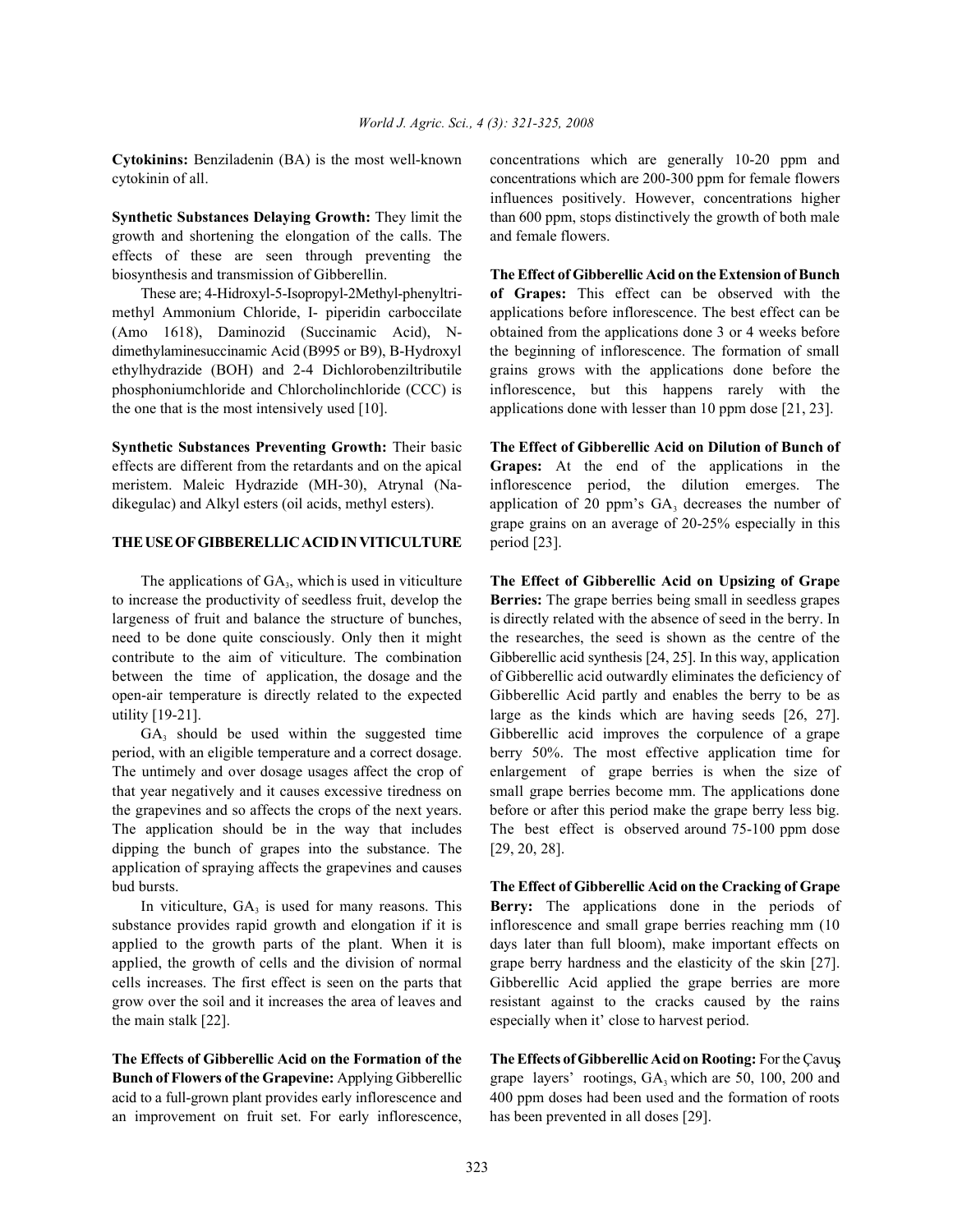improve berry set, some techniques such as the **Harvest:** It is observed that Gibberellic acid is not very Gibberellic Acid application, girdling and peak taking are effective on Thompson Seedless grape variety if it is applied. It supports branching after fallen grape grains applied after the harvest [36]. after inadequate granulation and it takes part in fruit efficiency [28]. GA<sub>3</sub> is a hormone which starts cell growth **3 CONCLUSION** and enlargement shows a rapid growth in the  $1<sup>st</sup>$  growth period just after berry set and reaches the highest level Plant growth regulators are important in regulating towards the middle of this period. At the end of the the plant growth. Among these, Gibberellic acid has researches, it is displayed that Gibberellic acid is active on influenced grape berry very distinctively. These effects the point of the full bloom of stamens of kinds of grapes can be counted as; the formation of bunch of flower, berry which are having seeds and which are seedless etc. Italy set, berry enlargement, extension of bunch of grapes, and Razaki cvs. [18-20]. dilution of berry in a bunch of grapes, preventing berry

enlargement of grape berries in seedless grape varieties in having seeds becoming seedless. Additionally, some practice [30]. effects on rooting have been found but this effect is not

**The Effects of Gibberellic Acid on Table Grape Growing:** Gibberellic acid which has no harmful effect on Gibberellic acid should be between doses of 25-50 ppm human health can be suggested to use for different aims. when it's used for table grape varieties. The reason for However, the application time and dose; and the age, the this is that the doses less than 25 ppm cannot provide growth period and etc. of the plant that the application is enough berry size. The doses more than 50 ppm results in done on, are important. the formation of many bunch of grapes and that's why decreases the table grapes and conservation value [21]. **REFERENCES**

**Varieties:** If it's desired to have enlargement in drying useable and their's importance in horticulture grape varieties, GA<sub>3</sub> should be applied two times 1 week Atatürk Univ. Publication. 599: 130. before and 1 week after the full bloom. Application dose 2. Seçer, M., 1989. Natural growth regulator's should be determined according to the grapevine's physiological effects and researches about this area. growth strength. Derim, 6 (3): 109-124.

**The Effects of Gibberellic Acid on Parthenocarpic Fruit** regulators temperate zone pomology: Physiology **Formation:** Gibberellic acid causes grape varieties with and culture. Timber Press. Portland, OR. seeds becoming seedless. It is stated that when 4. Burak, M., 1995. Growth regulators using possibilities Gibberellic acid is applied to the grapevine before the for fruit growing. Derim, 8 (4): 174-186. inflorescence, it is observed that pollens' germination 5. Eris, A., 1998. Horticultural plants physiology. ability lessens, the seed tracing degenerates and fruit 4th Edn. Uluda Univ. Agricultural Fac. Course flesh cells become abnormally thick [14, 21, 32, 33]. Note: 11: 152.

Gibberellin which is applied outwardly has alerted 6. Firat, B., 1998. How plant feed? Atlas Bookstore, parthenocarpic fruit formation and improved seedless pp: 292. berry formation 20-25% [19, 20 34]. 7. Kaska, N. ve A. Küden, 1992. Growth regulators and

100 ppm Gibberellic acid which is applied before their effects on peaches. Derim, 9 (2): 85-92. the inflorescence period and on the full bloom 8. Winkler, A.J., J.A. Cook, W.M. Kliewer and L. Lider, causes some grape varieties become seedless. Because 1974. General viticulture. Univ. of California Press, of the reason that the Gibberellic acid regulates pp: 710. growth, it causes big differences although it is applied 9. Çelik, S., 1976. Some hormones usage possibility in in small amounts. The Gibberellic acid concentrations viniculture. Food, Agriculture and Animal which are used in high doses may result in Husbandry Headship. Agriculture General unexpected results [35]. Management. Viticulture Seminary. 6-16 September,

**The Effects of Gibberellic Acid on Berry Set:** In order to **The Effect of Gibberellic Acid on Berry Fall after the**

Among Gibberellic Acids,  $GA_3$  is widely used in the cracking, killing pollens and causing grape varieties counted as beneficial.

- **The Effect of Gibberellic Acid on Drying Grape** 1. Güleryüz, M., 1982. Growth regulators and inhibitors
	-
	- 3. Westwood, M.N., 1993. Hormones and growth
	-
	-
	-
	-
	-
	- Manisa.